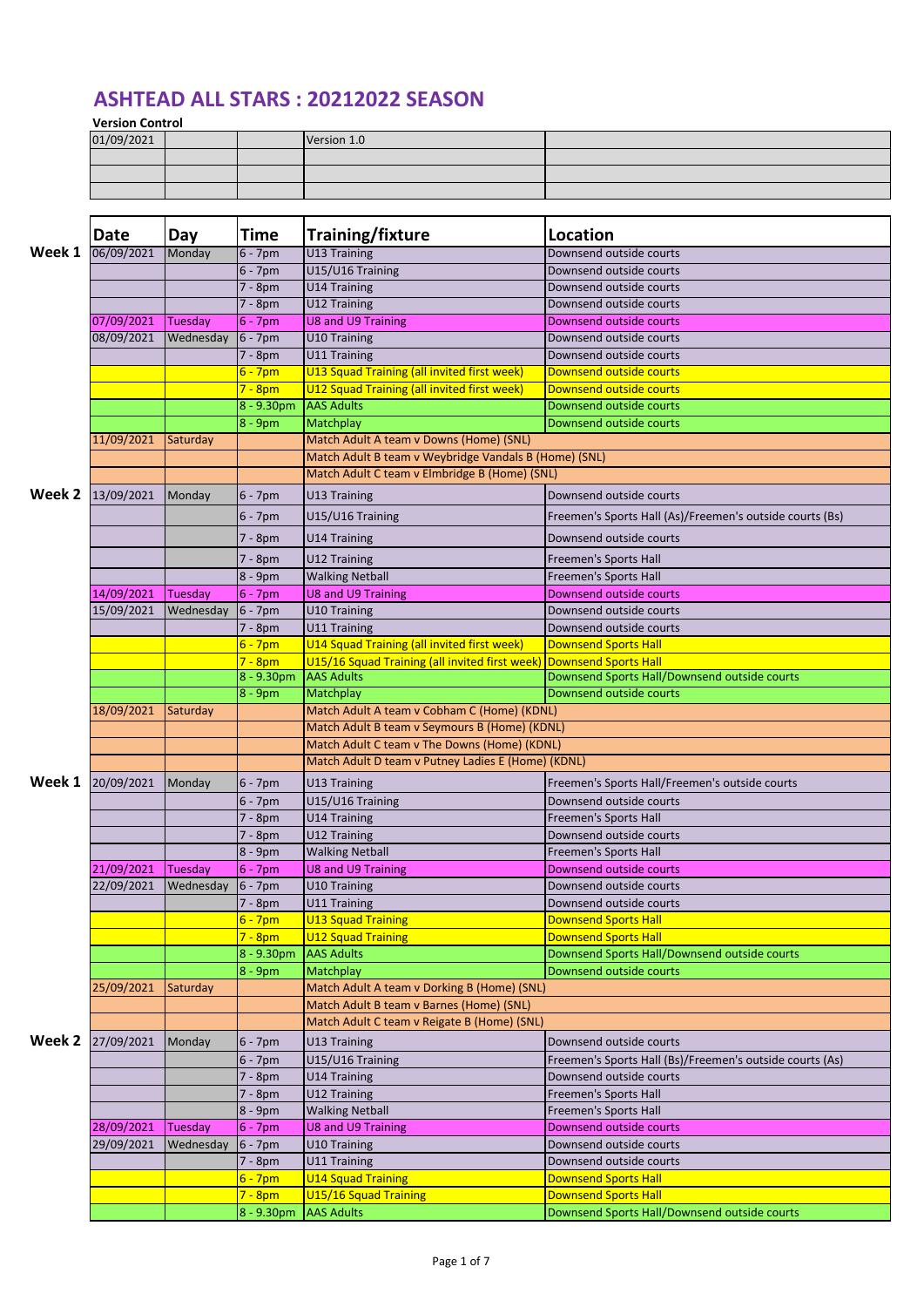|        |                   |           | 8 - 9pm               | Matchplay                                                 | Downsend outside courts                                  |  |
|--------|-------------------|-----------|-----------------------|-----------------------------------------------------------|----------------------------------------------------------|--|
|        |                   |           |                       | Match Adult A team v Karisma A (Away) (KDNL)              |                                                          |  |
|        | 02/10/2021        | Saturday  |                       |                                                           |                                                          |  |
|        |                   |           |                       | Match Adult B team v Teddington Bears A (Away) (KDNL)     |                                                          |  |
|        |                   |           |                       | Match Adult C team v Hampton C (Away) (KDNL)              |                                                          |  |
|        |                   |           |                       | Match Adult D team v Grasshoppers D (Away) (KDNL)         |                                                          |  |
|        | 03/10/2021        | Sunday    | All day               | Surrey Junior Netball League - Fixture 1                  |                                                          |  |
| Week 1 | 04/10/2021        | Monday    | $6 - 7$ pm            | U13 Training                                              | Freemen's Sports Hall/Freemen's outside courts           |  |
|        |                   |           |                       |                                                           |                                                          |  |
|        |                   |           | $6 - 7$ pm            | U15/U16 Training                                          | Downsend outside courts                                  |  |
|        |                   |           | 7 - 8pm               | <b>U14 Training</b>                                       | <b>Freemen's Sports Hall</b>                             |  |
|        |                   |           | 7 - 8pm               | U12 Training                                              | Downsend outside courts                                  |  |
|        |                   |           | 8 - 9pm               | <b>Walking Netball</b>                                    | <b>Freemen's Sports Hall</b>                             |  |
|        | 05/10/2021        | Tuesday   | $6 - 7$ pm            | U8 and U9 Training                                        | Downsend outside courts                                  |  |
|        | 06/10/2021        | Wednesday | $6 - 7$ pm            | U10 Training                                              | Downsend outside courts                                  |  |
|        |                   |           | $7 - 8pm$             | U11 Training                                              | Downsend outside courts                                  |  |
|        |                   |           |                       |                                                           | <b>Downsend Sports Hall</b>                              |  |
|        |                   |           | 6 - 7pm               | <b>U13 Squad Training</b>                                 |                                                          |  |
|        |                   |           | $7 - 8pm$             | <b>U12 Squad Training</b>                                 | <b>Downsend Sports Hall</b>                              |  |
|        |                   |           | 8 - 9.30pm            | <b>AAS Adults</b>                                         | Downsend Sports Hall/Downsend outside courts             |  |
|        |                   |           | 8 - 9pm               | Matchplay                                                 | Downsend outside courts                                  |  |
|        | 09/10/2021        | Saturday  |                       | Match Adult A team v Saints A (Away) (SNL)                |                                                          |  |
|        |                   |           |                       | Match Adult B team v Putney Ladies B (Away) (SNL)         |                                                          |  |
|        |                   |           |                       | Match Adult C team v Putney Ladies C (Away) (SNL)         |                                                          |  |
|        |                   |           |                       |                                                           |                                                          |  |
| Week 2 | 11/10/2021        | Monday    | $6 - 7$ pm            | U13 Training                                              | Downsend outside courts                                  |  |
|        |                   |           | $6 - 7$ pm            | U15/U16 Training                                          | Freemen's Sports Hall (As)/Freemen's outside courts (Bs) |  |
|        |                   |           | 7 - 8pm               | <b>U14 Training</b>                                       | Downsend outside courts                                  |  |
|        |                   |           | 7 - 8pm               | U12 Training                                              | <b>Freemen's Sports Hall</b>                             |  |
|        |                   |           | 8 - 9pm               | <b>Walking Netball</b>                                    | <b>Freemen's Sports Hall</b>                             |  |
|        | 12/10/2021        | Tuesday   | $6 - 7$ pm            | <b>U8 and U9 Training</b>                                 | Downsend outside courts                                  |  |
|        | 13/10/2021        | Wednesday | $6 - 7$ pm            | U10 Training                                              | Downsend outside courts                                  |  |
|        |                   |           |                       |                                                           |                                                          |  |
|        |                   |           | 7 - 8pm               | U11 Training                                              | Downsend outside courts                                  |  |
|        |                   |           | $6 - 7$ pm            | <b>U14 Squad Training</b>                                 | <b>Downsend Sports Hall</b>                              |  |
|        |                   |           | $7 - 8pm$             | U15/16 Squad Training                                     | <b>Downsend Sports Hall</b>                              |  |
|        |                   |           | $8 - 9.30pm$          | <b>AAS Adults</b>                                         | Downsend Sports Hall/Downsend outside courts             |  |
|        |                   |           | 8 - 9pm               | Matchplay                                                 | Downsend outside courts                                  |  |
|        | 16/10/2021        | Saturday  |                       | Match Adult A team v Tiffin B (Away) (KDNL)               |                                                          |  |
|        |                   |           |                       | Match Adult B team v Putney Ladies B (Away) (KDNL)        |                                                          |  |
|        |                   |           |                       | Match Adult C team v Thames Ditton B (Away) (KDNL)        |                                                          |  |
|        |                   |           |                       |                                                           |                                                          |  |
|        |                   |           |                       | Match Adult D team v Worcester Park Lions C (Away) (KDNL) |                                                          |  |
|        | Week 1 18/10/2021 | Monday    | $6 - 7$ pm            | U13 Training                                              | Freemen's Sports Hall/Freemen's outside courts           |  |
|        |                   |           | $6 - 7$ pm            | U15/U16 Training                                          | Downsend outside courts                                  |  |
|        |                   |           | $7 - 8pm$             | <b>U14 Training</b>                                       | Freemen's Sports Hall                                    |  |
|        |                   |           |                       |                                                           |                                                          |  |
|        |                   |           |                       |                                                           |                                                          |  |
|        |                   |           | 7 - 8pm               | U12 Training                                              | Downsend outside courts                                  |  |
|        |                   |           | 8 - 9pm               | <b>Walking Netball</b>                                    | <b>Freemen's Sports Hall</b>                             |  |
|        | 19/10/2021        | Tuesday   | $6 - 7$ pm            | <b>U8 and U9 Training</b>                                 | Downsend outside courts                                  |  |
|        | 20/10/2021        | Wednesday | $6 - 7$ pm            | U10 Training                                              | Downsend outside courts                                  |  |
|        |                   |           | 7 - 8pm               | U11 Training                                              | Downsend outside courts                                  |  |
|        |                   |           | $6 - 7pm$             | <b>U13 Squad Training</b>                                 | <b>Downsend Sports Hall</b>                              |  |
|        |                   |           | $7 - 8pm$             | <b>U12 Squad Training</b>                                 | <b>Downsend Sports Hall</b>                              |  |
|        |                   |           |                       | <b>AAS Adults</b>                                         |                                                          |  |
|        |                   |           | 8 - 9.30pm            |                                                           | Downsend Sports Hall/Downsend outside courts             |  |
|        |                   |           | $8 - 9$ pm            | Matchplay                                                 | Downsend outside courts                                  |  |
|        | 23/10/2021        | Saturday  |                       | Match Adult A team v Wallington Wolves (Away) (SNL)       |                                                          |  |
|        |                   |           |                       | Match Adult B team v Fairlands C (Away) (SNL)             |                                                          |  |
|        |                   |           |                       | Match Adult C team v Carlton B (Away) (SNL)               |                                                          |  |
|        |                   |           |                       | HALF TERM                                                 |                                                          |  |
|        | 30/10/2021        | Saturday  |                       | Match Adult A team v Claygate C (Away) (KDNL)             |                                                          |  |
|        |                   |           |                       | Match Adult B team v Guildford B (Away) (KDNL)            |                                                          |  |
|        |                   |           |                       |                                                           |                                                          |  |
|        |                   |           |                       | Match Adult D team v Guildford C (Away) (KDNL)            |                                                          |  |
|        | 31/10/2021        | Sunday    | All day               | Surrey Junior Netball League - Fixture 2                  |                                                          |  |
| Week 2 | 01/11/2021        | Monday    | $6 - 7$ pm            | U13 Training                                              | Downsend outside courts                                  |  |
|        |                   |           | $6 - 7$ pm            | U15/U16 Training                                          | Freemen's Sports Hall (Bs)/Freemen's outside courts (As) |  |
|        |                   |           | 7 - 8pm               | <b>U14 Training</b>                                       | Downsend outside courts                                  |  |
|        |                   |           | $7 - 8pm$             | U12 Training                                              | Freemen's Sports Hall                                    |  |
|        |                   |           | 8 - 9pm               | <b>Walking Netball</b>                                    | <b>Freemen's Sports Hall</b>                             |  |
|        |                   |           |                       |                                                           | Downsend outside courts                                  |  |
|        | 02/11/2021        | Tuesday   | $6 - 7$ pm            | <b>U8 and U9 Training</b>                                 |                                                          |  |
|        | 03/11/2021        | Wednesday | $6 - 7$ pm            | U10 Training                                              | Downsend outside courts                                  |  |
|        |                   |           | 7 - 8pm<br>$6 - 7$ pm | U11 Training<br><b>U14 Squad Training</b>                 | Downsend outside courts<br><b>Downsend Sports Hall</b>   |  |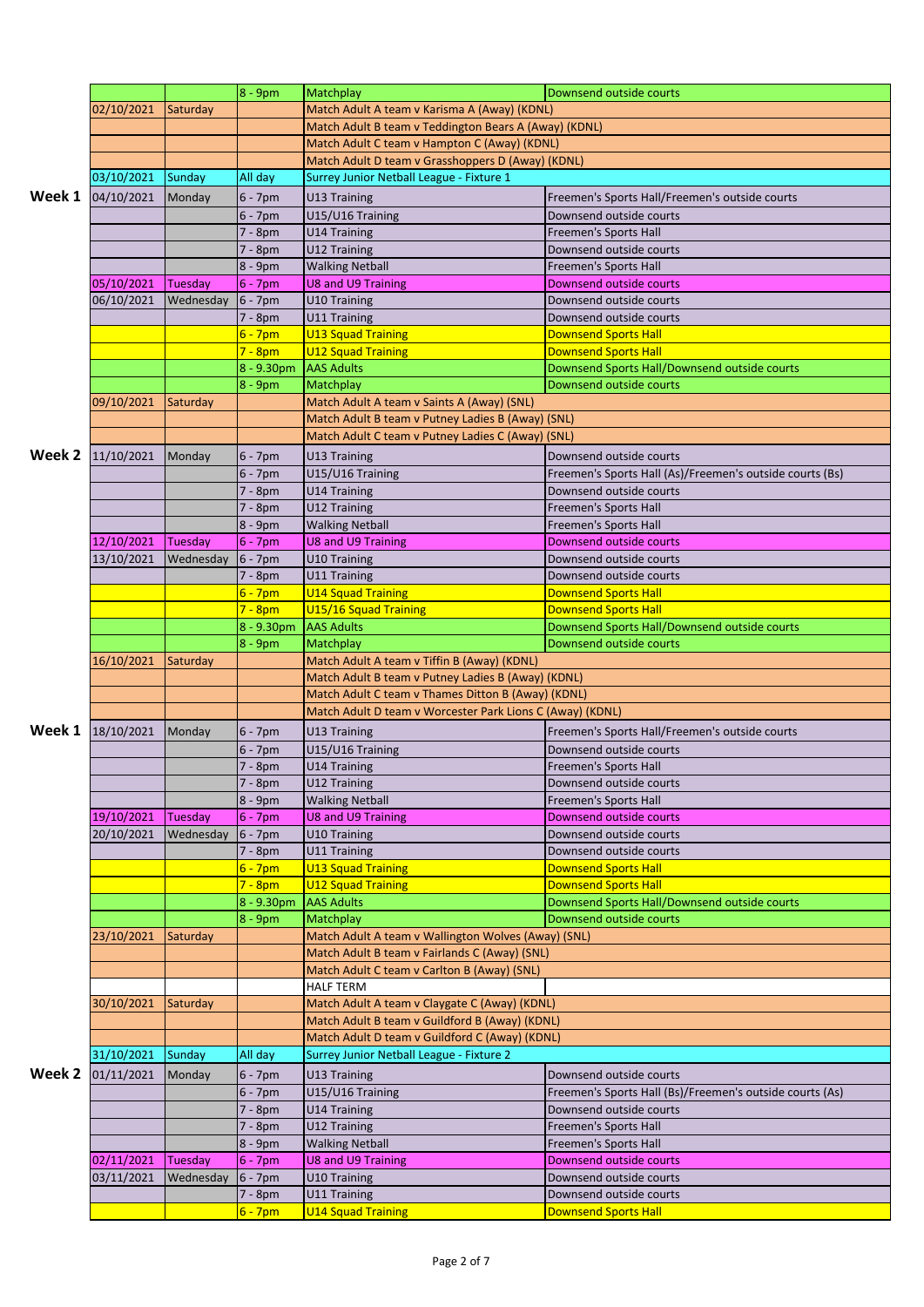|        |            |           | $7 - 8pm$                | U15/16 Squad Training                                     | <b>Downsend Sports Hall</b>                                             |
|--------|------------|-----------|--------------------------|-----------------------------------------------------------|-------------------------------------------------------------------------|
|        |            |           | $8 - 9.30$ pm            | <b>AAS Adults</b>                                         | Downsend Sports Hall/Downsend outside courts                            |
|        |            |           | $8 - 9$ pm               | Matchplay                                                 | Downsend outside courts                                                 |
|        | 06/11/2021 | Saturday  |                          | Match Adult A team v Oxshott B (Away) (KDNL)              |                                                                         |
|        |            |           |                          | Match Adult B team v Oxshott C (Away) (KDNL)              |                                                                         |
|        |            |           |                          | Match Adult C team v Oxshott D (Away) (KDNL)              |                                                                         |
| Week 1 | 08/11/2021 | Monday    | $6 - 7$ pm               | U13 Training                                              | Freemen's Sports Hall/Freemen's outside courts                          |
|        |            |           | $6 - 7$ pm               | U15/U16 Training                                          | Downsend outside courts                                                 |
|        |            |           | 7 - 8pm                  | U14 Training                                              | <b>Freemen's Sports Hall</b>                                            |
|        |            |           | 7 - 8pm                  | U12 Training                                              | Downsend outside courts                                                 |
|        |            |           | 8 - 9pm                  | <b>Walking Netball</b>                                    | <b>Freemen's Sports Hall</b>                                            |
|        | 09/11/2021 | Tuesday   | $6 - 7$ pm               | <b>U8 and U9 Training</b>                                 | Downsend outside courts                                                 |
|        | 10/11/2021 | Wednesday | $6 - 7$ pm               | U10 Training                                              | Downsend outside courts                                                 |
|        |            |           |                          | U11 Training                                              | Downsend outside courts                                                 |
|        |            |           | 7 - 8pm                  |                                                           | <b>Downsend Sports Hall</b>                                             |
|        |            |           | $6 - 7$ pm               | <b>U13 Squad Training</b>                                 |                                                                         |
|        |            |           | $7 - 8pm$                | <b>U12 Squad Training</b>                                 | <b>Downsend Sports Hall</b>                                             |
|        |            |           | 8 - 9.30pm               | <b>AAS Adults</b>                                         | Downsend Sports Hall/Downsend outside courts                            |
|        |            |           | $8 - 9pm$                | Matchplay                                                 | Downsend outside courts                                                 |
|        | 13/11/2021 | Saturday  |                          | Match Adult A team v Teddington Swans (Home) (SNL)        |                                                                         |
|        |            |           |                          | Match Adult B team v Seymours B (Home) (SNL)              |                                                                         |
|        |            |           |                          | Match Adult C team v Ashtead NC (Home) (SNL)              |                                                                         |
|        | 14/11/2021 | Sunday    | All day                  | Surrey Junior Netball League - Fixture 3                  |                                                                         |
| Week 2 | 15/11/2021 | Monday    | $6 - 7$ pm               | U13 Training                                              | Downsend outside courts                                                 |
|        |            |           | $6 - 7$ pm               | U15/U16 Training                                          | Freemen's Sports Hall (As)/Freemen's outside courts (Bs)                |
|        |            |           | 7 - 8pm                  | U14 Training                                              | Downsend outside courts                                                 |
|        |            |           | 7 - 8pm                  | U12 Training                                              | <b>Freemen's Sports Hall</b>                                            |
|        |            |           | $8 - 9$ pm               | <b>Walking Netball</b>                                    | Freemen's Sports Hall                                                   |
|        | 16/11/2021 | Tuesday   | $6 - 7$ pm               | U8 and U9 Training                                        | Downsend outside courts                                                 |
|        | 17/11/2021 | Wednesday | $6 - 7$ pm               | U10 Training                                              | Downsend outside courts                                                 |
|        |            |           | 7 - 8pm                  | U11 Training                                              | Downsend outside courts                                                 |
|        |            |           | $6 - 7pm$                |                                                           | <b>Downsend Sports Hall</b>                                             |
|        |            |           |                          | <b>U14 Squad Training</b>                                 |                                                                         |
|        |            |           | $7 - 8pm$                | U15/16 Squad Training                                     | <b>Downsend Sports Hall</b>                                             |
|        |            |           | 8 - 9.30pm               | <b>AAS Adults</b>                                         | Downsend Sports Hall/Downsend outside courts                            |
|        |            |           |                          |                                                           |                                                                         |
|        |            |           | 8 - 9pm                  | Matchplay                                                 | Downsend outside courts                                                 |
|        | 20/11/2021 | Saturday  |                          | Match Adult A team v Brads A (Away) (KDNL)                |                                                                         |
|        |            |           |                          | Match Adult B team v Worcester Park Lions B (Away) (KDNL) |                                                                         |
|        |            |           |                          | Match Adult C team v Brads B (Away) (KDNL)                |                                                                         |
|        |            |           |                          | Match Adult D team v Spencer B (Away) (KDNL)              |                                                                         |
| Week 1 | 22/11/2021 | Monday    | $6 - 7$ pm               | U13 Training                                              | Freemen's Sports Hall/Freemen's outside courts                          |
|        |            |           | $6 - 7$ pm               | U15/U16 Training                                          | Downsend outside courts                                                 |
|        |            |           | 7 - 8pm                  | U14 Training                                              | Freemen's Sports Hall                                                   |
|        |            |           | 7 - 8pm                  | U12 Training                                              | Downsend outside courts                                                 |
|        |            |           | 8 - 9pm                  | <b>Walking Netball</b>                                    | Freemen's Sports Hall                                                   |
|        | 23/11/2021 | Tuesday   | $6 - 7$ pm               | U8 and U9 Training                                        | Downsend outside courts                                                 |
|        | 24/11/2021 | Wednesday | $6 - 7$ pm               | U10 Training                                              | Downsend outside courts                                                 |
|        |            |           | 7 - 8pm                  | U11 Training                                              | Downsend outside courts                                                 |
|        |            |           | 6 - 7pm                  | <b>U13 Squad Training</b>                                 | <b>Downsend Sports Hall</b>                                             |
|        |            |           | $7 - 8pm$                | <b>U12 Squad Training</b>                                 | <b>Downsend Sports Hall</b>                                             |
|        |            |           | 8 - 9.30pm               | <b>AAS Adults</b>                                         | Downsend Sports Hall/Downsend outside courts                            |
|        |            |           | $8 - 9$ pm               | Matchplay                                                 | Downsend outside courts                                                 |
|        | 27/11/2021 | Saturday  |                          | Match Adult A team v Thames Ditton A (Away) (SNL)         |                                                                         |
|        |            |           |                          | Match Adult B team v Hampton C (Away) (SNL)               |                                                                         |
|        |            |           |                          |                                                           |                                                                         |
|        |            |           |                          | Match Adult C team v Thames Ditton B (Away) (SNL)         |                                                                         |
|        | 28/11/2021 | Sunday    | All day                  | Surrey Junior Netball League - Fixture 4                  |                                                                         |
| Week 2 | 29/11/2021 | Monday    | $6 - 7$ pm               | U13 Training                                              | Downsend outside courts                                                 |
|        |            |           | $6 - 7$ pm               | U15/U16 Training                                          | Freemen's Sports Hall (Bs)/Freemen's outside courts (As)                |
|        |            |           | 7 - 8pm                  | U14 Training                                              | Downsend outside courts                                                 |
|        |            |           | 7 - 8pm                  | U12 Training                                              | Freemen's Sports Hall                                                   |
|        |            |           | 8 - 9pm                  | <b>Walking Netball</b>                                    | Freemen's Sports Hall                                                   |
|        | 30/11/2021 | Tuesday   | $6 - 7$ pm               | U8 and U9 Training                                        | Downsend outside courts                                                 |
|        | 01/12/2021 | Wednesday | $6 - 7$ pm               | U10 Training                                              | Downsend outside courts                                                 |
|        |            |           | 7 - 8pm                  | U11 Training                                              | Downsend outside courts                                                 |
|        |            |           | $6 - 7$ pm               | <b>U14 Squad Training</b>                                 | <b>Downsend Sports Hall</b>                                             |
|        |            |           | $7 - 8pm$                | U15/16 Squad Training                                     | <b>Downsend Sports Hall</b>                                             |
|        |            |           | 8 - 9.30pm<br>$8 - 9$ pm | <b>AAS Adults</b>                                         | Downsend Sports Hall/Downsend outside courts<br>Downsend outside courts |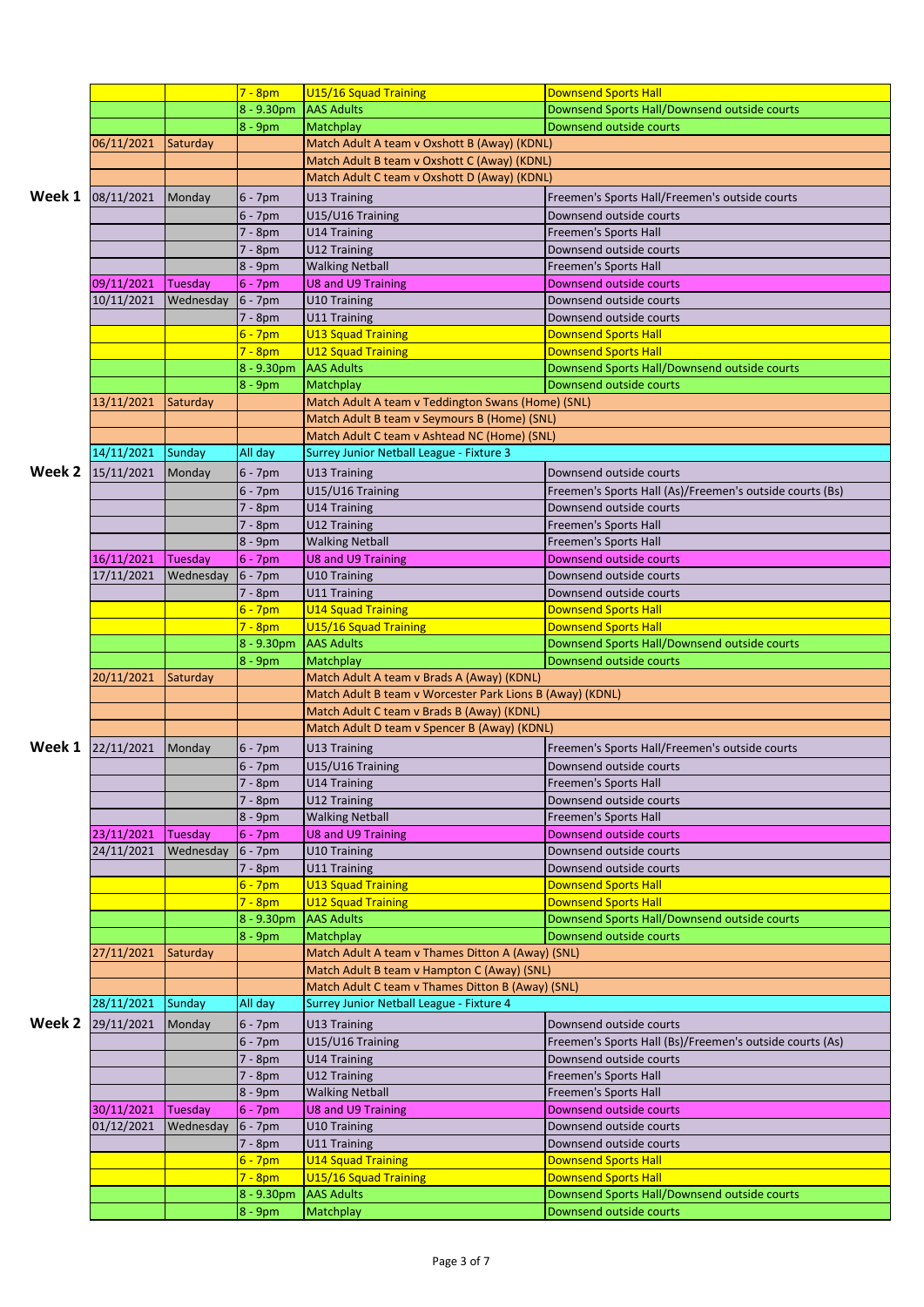|        | 04/12/2021 | Saturday  |              | Match Adult A team v Seymours A (Home) (KDNL)                                                            |                                                          |  |
|--------|------------|-----------|--------------|----------------------------------------------------------------------------------------------------------|----------------------------------------------------------|--|
|        |            |           |              | Match Adult B team v Focus A (Home) (KDNL)                                                               |                                                          |  |
|        |            |           |              | Match Adult C team v Putney Ladies B (Home) (KDNL)                                                       |                                                          |  |
|        |            |           |              | Match Adult D team v Seymours D (Home) (KDNL)                                                            |                                                          |  |
|        | 05/12/2021 | Sunday    | All day      | Surrey Junior Netball League - Reserve Rain-off Date                                                     |                                                          |  |
| Week 1 | 06/12/2021 |           |              |                                                                                                          |                                                          |  |
|        |            | Monday    | $6 - 7$ pm   | U13 Training                                                                                             | Freemen's Sports Hall/Freemen's outside courts           |  |
|        |            |           | $6 - 7$ pm   | U15/U16 Training                                                                                         | Downsend outside courts                                  |  |
|        |            |           | 7 - 8pm      | <b>U14 Training</b>                                                                                      | <b>Freemen's Sports Hall</b>                             |  |
|        |            |           | $7 - 8pm$    | U12 Training                                                                                             | Downsend outside courts                                  |  |
|        |            |           | 8 - 9pm      | <b>Walking Netball</b>                                                                                   | <b>Freemen's Sports Hall</b>                             |  |
|        | 07/12/2021 | Tuesday   | $6 - 7$ pm   | U8 and U9 Training                                                                                       | Downsend outside courts                                  |  |
|        | 08/12/2021 | Wednesday | $6 - 7$ pm   | U10 Training                                                                                             | Downsend outside courts                                  |  |
|        |            |           |              |                                                                                                          |                                                          |  |
|        |            |           | 7 - 8pm      | U11 Training                                                                                             | Downsend outside courts                                  |  |
|        |            |           | $6 - 7$ pm   | <b>U13 Squad Training</b>                                                                                | <b>Downsend Sports Hall</b>                              |  |
|        |            |           | $7 - 8pm$    | <b>U12 Squad Training</b>                                                                                | <b>Downsend Sports Hall</b>                              |  |
|        |            |           | $8 - 9.30pm$ | <b>AAS Adults</b>                                                                                        | Downsend Sports Hall/Downsend outside courts             |  |
|        |            |           | 8 - 9pm      | Matchplay                                                                                                | Downsend outside courts                                  |  |
|        | 11/12/2021 | Saturday  |              | Match Adult A team v Walton and Hersham B (Home) (SNL)                                                   |                                                          |  |
|        |            |           |              |                                                                                                          |                                                          |  |
|        |            |           |              | Match Adult B team v Walton and Hersham C (Home) (SNL)<br>Match Adult C team v Grasshoppers (Home) (SNL) |                                                          |  |
|        |            |           |              |                                                                                                          |                                                          |  |
|        | 12/12/2021 | Sunday    | $11 - 2pm$   | AAS Christmas High-5 Tournament DATE TBC                                                                 |                                                          |  |
|        |            |           |              | <b>CHRISTMAS BREAK</b>                                                                                   |                                                          |  |
| Week 2 | 03/01/2022 | Monday    | $6 - 7$ pm   | U13 Training                                                                                             | Downsend outside courts                                  |  |
|        |            |           | $6 - 7$ pm   | U15/U16 Training                                                                                         | Freemen's Sports Hall (As)/Freemen's outside courts (Bs) |  |
|        |            |           | 7 - 8pm      | U14 Training                                                                                             | Downsend outside courts                                  |  |
|        |            |           |              |                                                                                                          |                                                          |  |
|        |            |           | 7 - 8pm      | U12 Training                                                                                             | <b>Freemen's Sports Hall</b>                             |  |
|        |            |           | 8 - 9pm      | <b>Walking Netball</b>                                                                                   | <b>Freemen's Sports Hall</b>                             |  |
|        | 04/01/2022 | Tuesday   | $6 - 7$ pm   | U8 and U9 Training                                                                                       | Downsend outside courts                                  |  |
|        | 05/01/2022 | Wednesday | $6 - 7$ pm   | U10 Training                                                                                             | Downsend outside courts                                  |  |
|        |            |           | 7 - 8pm      | U11 Training                                                                                             | Downsend outside courts                                  |  |
|        |            |           | $6 - 7$ pm   | <b>U14 Squad Training</b>                                                                                | <b>Downsend Sports Hall</b>                              |  |
|        |            |           | $7 - 8pm$    | U15/16 Squad Training                                                                                    | <b>Downsend Sports Hall</b>                              |  |
|        |            |           |              | <b>AAS Adults</b>                                                                                        |                                                          |  |
|        |            |           | 8 - 9.30pm   |                                                                                                          | Downsend Sports Hall/Downsend outside courts             |  |
|        |            |           | 8 - 9pm      | <b>Matchplay</b>                                                                                         | Downsend outside courts                                  |  |
|        | 08/01/2022 | Saturday  |              | Match Adult A team v Downs (Away) (SNL)                                                                  |                                                          |  |
|        |            |           |              | Match Adult B team v Weybridge Vandals B (Away) (SNL)                                                    |                                                          |  |
|        |            |           |              | Match Adult C team v Elmbridge B (Away) (SNL)                                                            |                                                          |  |
| Week 1 | 10/01/2022 | Monday    | $6 - 7$ pm   | U13 Training                                                                                             | Freemen's Sports Hall/Freemen's outside courts           |  |
|        |            |           |              |                                                                                                          |                                                          |  |
|        |            |           | $6 - 7$ pm   | U15/U16 Training                                                                                         | Downsend outside courts                                  |  |
|        |            |           | 7 - 8pm      | U14 Training                                                                                             | Freemen's Sports Hall                                    |  |
|        |            |           | 7 - 8pm      | U12 Training                                                                                             | Downsend outside courts                                  |  |
|        |            |           | 8 - 9pm      | <b>Walking Netball</b>                                                                                   | <b>Freemen's Sports Hall</b>                             |  |
|        | 11/01/2022 | Tuesday   | $6 - 7$ pm   | <b>U8 and U9 Training</b>                                                                                | Downsend outside courts                                  |  |
|        | 12/01/2022 | Wednesday | $6 - 7$ pm   | U10 Training                                                                                             | Downsend outside courts                                  |  |
|        |            |           | 7 - 8pm      | U11 Training                                                                                             | Downsend outside courts                                  |  |
|        |            |           | $6 - 7$ pm   | <b>U13 Squad Training</b>                                                                                | <b>Downsend Sports Hall</b>                              |  |
|        |            |           |              |                                                                                                          |                                                          |  |
|        |            |           | $7 - 8pm$    | <b>U12 Squad Training</b>                                                                                | <b>Downsend Sports Hall</b>                              |  |
|        |            |           | 8 - 9.30pm   | <b>AAS Adults</b>                                                                                        | Downsend Sports Hall/Downsend outside courts             |  |
|        |            |           | 8 - 9pm      | Matchplay                                                                                                | Downsend outside courts                                  |  |
|        | 15/01/2022 | Saturday  |              | Match Adult A team v Cobham C (Away) (KDNL)                                                              |                                                          |  |
|        |            |           |              | Match Adult B team v Seymours B (Away) (KDNL)                                                            |                                                          |  |
|        |            |           |              | Match Adult C team v The Downs (Away) (KDNL)                                                             |                                                          |  |
|        |            |           |              | Match Adult D team v Putney Ladies E (Away) (KDNL)                                                       |                                                          |  |
|        |            |           | All day      | Surrey Junior Netball League - League 5                                                                  |                                                          |  |
|        | 16/01/2022 | Sunday    |              |                                                                                                          |                                                          |  |
| Week 2 | 17/01/2022 | Monday    | $6 - 7$ pm   | U13 Training                                                                                             | Downsend outside courts                                  |  |
|        |            |           | $6 - 7$ pm   | U15/U16 Training                                                                                         | Freemen's Sports Hall (Bs)/Freemen's outside courts (As) |  |
|        |            |           | 7 - 8pm      | U14 Training                                                                                             | Downsend outside courts                                  |  |
|        |            |           | 7 - 8pm      | U12 Training                                                                                             | Freemen's Sports Hall                                    |  |
|        |            |           |              |                                                                                                          |                                                          |  |
|        |            |           | 8 - 9pm      | <b>Walking Netball</b>                                                                                   | Freemen's Sports Hall                                    |  |
|        | 18/01/2022 | Tuesday   | $6 - 7$ pm   | U8 and U9 Training                                                                                       | Downsend outside courts                                  |  |
|        | 19/01/2022 | Wednesday | 6 - 7pm      | U10 Training                                                                                             | Downsend outside courts                                  |  |
|        |            |           | 7 - 8pm      | U11 Training                                                                                             | Downsend outside courts                                  |  |
|        |            |           | $6 - 7$ pm   | <b>U14 Squad Training</b>                                                                                | <b>Downsend Sports Hall</b>                              |  |
|        |            |           | $7 - 8pm$    | U15/16 Squad Training                                                                                    | <b>Downsend Sports Hall</b>                              |  |
|        |            |           | 8 - 9.30pm   | <b>AAS Adults</b>                                                                                        | Downsend Sports Hall/Downsend outside courts             |  |
|        |            |           | 8 - 9pm      | Matchplay                                                                                                | Downsend outside courts                                  |  |
|        |            |           |              |                                                                                                          |                                                          |  |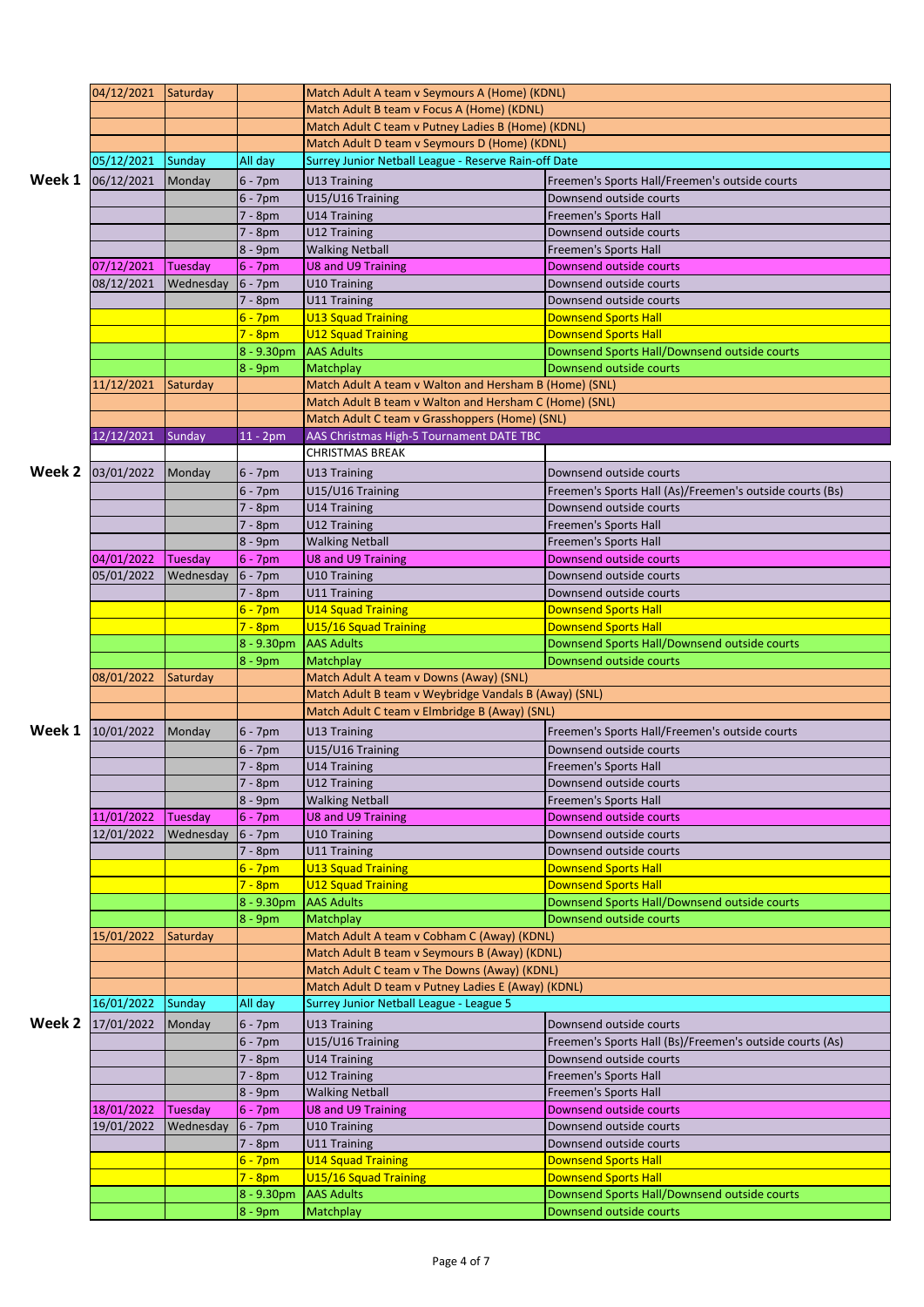|        | 22/01/2022 Saturday |           |                                   | Match Adult A team v Dorking B (Away) (SNL)               |                                                            |  |  |
|--------|---------------------|-----------|-----------------------------------|-----------------------------------------------------------|------------------------------------------------------------|--|--|
|        |                     |           |                                   | Match Adult B team v Barnes (Away) (SNL)                  |                                                            |  |  |
|        |                     |           |                                   | Match Adult C team v Reigate B (Away) (SNL)               |                                                            |  |  |
| Week 1 | 24/01/2022          | Monday    | 6 - 7pm                           | U13 Training                                              | Freemen's Sports Hall/Freemen's outside courts             |  |  |
|        |                     |           | $6 - 7$ pm                        | U15/U16 Training                                          | Downsend outside courts                                    |  |  |
|        |                     |           | 7 - 8pm                           | <b>U14 Training</b>                                       | Freemen's Sports Hall                                      |  |  |
|        |                     |           | 7 - 8pm                           | U12 Training                                              | Downsend outside courts                                    |  |  |
|        |                     |           | 8 - 9pm                           | <b>Walking Netball</b>                                    | <b>Freemen's Sports Hall</b>                               |  |  |
|        | 25/01/2022          | Tuesday   | $6 - 7$ pm                        | <b>U8 and U9 Training</b>                                 | Downsend outside courts                                    |  |  |
|        | 26/01/2022          | Wednesday | $6 - 7$ pm                        | U10 Training                                              | Downsend outside courts                                    |  |  |
|        |                     |           | 7 - 8pm                           | U11 Training                                              | Downsend outside courts                                    |  |  |
|        |                     |           | $6 - 7pm$                         | <b>U13 Squad Training</b>                                 | <b>Downsend Sports Hall</b>                                |  |  |
|        |                     |           | $7 - 8pm$                         | <b>U12 Squad Training</b>                                 | <b>Downsend Sports Hall</b>                                |  |  |
|        |                     |           | 8 - 9.30pm                        | <b>AAS Adults</b>                                         | Downsend Sports Hall/Downsend outside courts               |  |  |
|        |                     |           | $8 - 9$ pm                        | Matchplay                                                 | Downsend outside courts                                    |  |  |
|        | 29/01/2022          | Saturday  |                                   | Match Adult A team v Karisma A (Home) (KDNL)              |                                                            |  |  |
|        |                     |           |                                   | Match Adult B team v Teddington Bears A (Home) (KDNL)     |                                                            |  |  |
|        |                     |           |                                   | Match Adult C team v Hampton C (Home) (KDNL)              |                                                            |  |  |
|        |                     |           |                                   | Match Adult D team v Grasshoppers D (Home) (KDNL)         |                                                            |  |  |
|        | 30/01/2022          | Sunday    | All day                           | Surrey Junior Netball League - Fixture 6                  |                                                            |  |  |
| Week 2 | 31/01/2022          | Monday    | $6 - 7$ pm                        | U13 Training                                              | Downsend outside courts                                    |  |  |
|        |                     |           | $6 - 7$ pm                        | U15/U16 Training                                          | Freemen's Sports Hall (As)/Freemen's outside courts (Bs)   |  |  |
|        |                     |           | 7 - 8pm                           | U14 Training                                              | Downsend outside courts                                    |  |  |
|        |                     |           | 7 - 8pm                           | U12 Training                                              | Freemen's Sports Hall                                      |  |  |
|        |                     |           | 8 - 9pm                           | <b>Walking Netball</b>                                    | <b>Freemen's Sports Hall</b>                               |  |  |
|        | 01/02/2022          | Tuesday   | $6 - 7$ pm                        | U8 and U9 Training                                        | Downsend outside courts                                    |  |  |
|        | 02/02/2022          | Wednesday | $6 - 7$ pm                        | U10 Training                                              | Downsend outside courts                                    |  |  |
|        |                     |           | 7 - 8pm                           | U11 Training                                              | Downsend outside courts                                    |  |  |
|        |                     |           | $6 - 7$ pm                        | <b>U14 Squad Training</b>                                 | <b>Downsend Sports Hall</b>                                |  |  |
|        |                     |           | $7 - 8pm$                         | U15/16 Squad Training                                     | <b>Downsend Sports Hall</b>                                |  |  |
|        |                     |           | 8 - 9.30pm                        | <b>AAS Adults</b>                                         | Downsend Sports Hall/Downsend outside courts               |  |  |
|        |                     |           | $8 - 9$ pm                        | Matchplay                                                 | Downsend outside courts                                    |  |  |
|        | 05/02/2022          | Saturday  |                                   | Match Adult A team v Tiffin B (Home) (KDNL)               |                                                            |  |  |
|        |                     |           |                                   | Match Adult B team v Putney Ladies B (Home) (KDNL)        |                                                            |  |  |
|        |                     |           |                                   |                                                           |                                                            |  |  |
|        |                     |           |                                   | Match Adult C team v Thames Ditton B (Home) (KDNL)        |                                                            |  |  |
|        |                     |           |                                   | Match Adult D team v Worcester Park Lions C (Home) (KDNL) |                                                            |  |  |
|        | 06/02/2022          | Sunday    | All day                           | Surrey Junior Netball League - Fixture 7                  |                                                            |  |  |
| Week 1 | 07/02/2022          | Monday    | 6 - 7pm                           | U13 Training                                              | Freemen's Sports Hall/Freemen's outside courts             |  |  |
|        |                     |           | $6 - 7$ pm                        | U15/U16 Training                                          | Downsend outside courts                                    |  |  |
|        |                     |           | 7 - 8pm                           | U14 Training                                              | <b>Freemen's Sports Hall</b>                               |  |  |
|        |                     |           | 7 - 8pm                           | U12 Training                                              | Downsend outside courts                                    |  |  |
|        |                     |           | 8 - 9pm                           | <b>Walking Netball</b>                                    | <b>Freemen's Sports Hall</b>                               |  |  |
|        | 08/02/2022          | Tuesday   | $6 - 7$ pm                        | <b>U8 and U9 Training</b>                                 | Downsend outside courts                                    |  |  |
|        | 09/02/2022          | Wednesday | $6 - 7$ pm                        | U10 Training                                              | Downsend outside courts                                    |  |  |
|        |                     |           | 7 - 8pm                           | U11 Training                                              | Downsend outside courts                                    |  |  |
|        |                     |           | $6 - 7$ pm                        | <b>U13 Squad Training</b>                                 | <b>Downsend Sports Hall</b>                                |  |  |
|        |                     |           | $7 - 8pm$                         | <b>U12 Squad Training</b>                                 | <b>Downsend Sports Hall</b>                                |  |  |
|        |                     |           | $8 - 9.30pm$                      | <b>AAS Adults</b>                                         | Downsend Sports Hall/Downsend outside courts               |  |  |
|        |                     |           | $8 - 9$ pm                        | Matchplay                                                 | Downsend outside courts                                    |  |  |
|        | 12/02/2022          | Saturday  |                                   | Match Adult A team v Saints A (Home) (SNL)                |                                                            |  |  |
|        |                     |           |                                   | Match Adult B team v Putney Ladies B (Home) (SNL)         |                                                            |  |  |
|        |                     |           |                                   | Match Adult C team v Putney Ladies C (Home) (SNL)         |                                                            |  |  |
|        |                     |           |                                   | <b>HALF TERM</b>                                          |                                                            |  |  |
|        | 19/02/2022          | Saturday  |                                   | Match Adult A team v Claygate C (Home) (KDNL)             |                                                            |  |  |
|        |                     |           |                                   | Match Adult B team v Guildford B (Home) (KDNL)            |                                                            |  |  |
|        |                     |           |                                   | Match Adult D team v Guildford C (Home) (KDNL)            |                                                            |  |  |
| Week 2 | 21/02/2022          | Monday    | 6 - 7pm                           | U13 Training                                              | Downsend outside courts                                    |  |  |
|        |                     |           | $6 - 7$ pm                        | U15/U16 Training                                          | Freemen's Sports Hall (As)/Freemen's outside courts (Bs)   |  |  |
|        |                     |           | 7 - 8pm                           | <b>U14 Training</b>                                       | Downsend outside courts                                    |  |  |
|        |                     |           | $7 - 8pm$                         | U12 Training                                              | <b>Freemen's Sports Hall</b>                               |  |  |
|        |                     |           | $8 - 9$ pm                        | <b>Walking Netball</b>                                    | Freemen's Sports Hall                                      |  |  |
|        | 22/02/2022          | Tuesday   | $6 - 7$ pm                        | <b>U8 and U9 Training</b>                                 | Downsend outside courts                                    |  |  |
|        | 23/02/2022          | Wednesday | $6 - 7$ pm                        | U10 Training                                              | Downsend outside courts                                    |  |  |
|        |                     |           | 7 - 8pm                           | U11 Training                                              | Downsend outside courts                                    |  |  |
|        |                     |           | $6 - 7pm$<br><mark>7 - 8pm</mark> | <b>U14 Squad Training</b><br>U15/16 Squad Training        | <b>Downsend Sports Hall</b><br><b>Downsend Sports Hall</b> |  |  |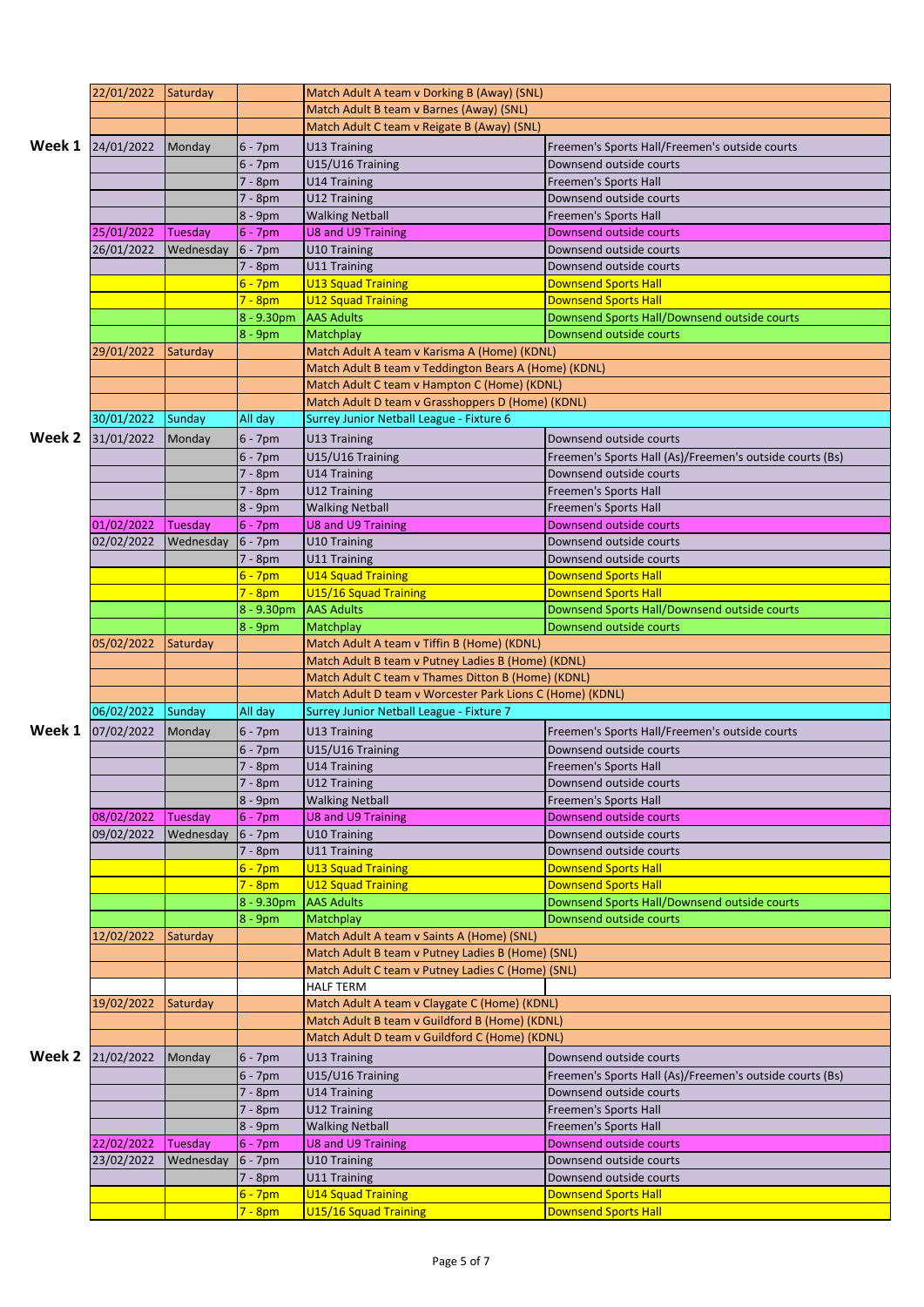|        |            |           | 8 - 9.30pm AAS Adults   |                                                           | Downsend Sports Hall/Downsend outside courts               |  |
|--------|------------|-----------|-------------------------|-----------------------------------------------------------|------------------------------------------------------------|--|
|        |            |           | $8 - 9$ pm              | <b>Matchplay</b>                                          | Downsend outside courts                                    |  |
|        | 26/02/2022 | Saturday  |                         | Match Adult A team v Wallington Wolves (Home) (SNL)       |                                                            |  |
|        |            |           |                         | Match Adult B team v Fairlands C (Home) (SNL)             |                                                            |  |
|        |            |           |                         | Match Adult C team v Carlton B (Home) (SNL)               |                                                            |  |
|        | 27/02/2022 | Sunday    | All day                 | Surrey Junior Netball League - Fixture 8                  |                                                            |  |
| Week 1 | 28/02/2022 | Monday    | $6 - 7$ pm              | U13 Training                                              | Freemen's Sports Hall/Freemen's outside courts             |  |
|        |            |           | $6 - 7$ pm              | U15/U16 Training                                          | Downsend outside courts                                    |  |
|        |            |           | 7 - 8pm                 | U14 Training                                              | Freemen's Sports Hall                                      |  |
|        |            |           | 7 - 8pm                 | U12 Training                                              | Downsend outside courts                                    |  |
|        |            |           | 8 - 9pm                 | <b>Walking Netball</b>                                    | Freemen's Sports Hall                                      |  |
|        | 01/03/2022 | Tuesday   | $6 - 7$ pm              | <b>U8 and U9 Training</b>                                 | Downsend outside courts                                    |  |
|        | 02/03/2022 | Wednesday | $6 - 7$ pm              | U10 Training                                              | Downsend outside courts                                    |  |
|        |            |           | 7 - 8pm                 | U11 Training                                              | Downsend outside courts                                    |  |
|        |            |           | $6 - 7$ pm              | <b>U13 Squad Training</b>                                 | <b>Downsend Sports Hall</b>                                |  |
|        |            |           | $7 - 8pm$               | <b>U12 Squad Training</b>                                 | <b>Downsend Sports Hall</b>                                |  |
|        |            |           | 8 - 9.30pm              | <b>AAS Adults</b>                                         | Downsend Sports Hall/Downsend outside courts               |  |
|        |            |           | $8 - 9$ pm              | Matchplay                                                 | Downsend outside courts                                    |  |
|        | 05/03/2022 | Saturday  |                         | Match Adult A team v Oxshott B (Home) (KDNL)              |                                                            |  |
|        |            |           |                         | Match Adult B team v Oxshott C (Home) (KDNL)              |                                                            |  |
|        |            |           |                         | Match Adult C team v Oxshott D (Home) (KDNL)              |                                                            |  |
| Week 2 | 07/03/2022 | Monday    | $6 - 7$ pm              | U13 Training                                              | Downsend outside courts                                    |  |
|        |            |           | $6 - 7$ pm              | U15/U16 Training                                          | Freemen's Sports Hall (Bs)/Freemen's outside courts (As)   |  |
|        |            |           | 7 - 8pm                 | U14 Training                                              | Downsend outside courts                                    |  |
|        |            |           | $7 - 8pm$               | U12 Training                                              | <b>Freemen's Sports Hall</b>                               |  |
|        |            |           | 8 - 9pm                 | <b>Walking Netball</b>                                    | <b>Freemen's Sports Hall</b>                               |  |
|        | 08/03/2022 | Tuesday   | $6 - 7$ pm              | U8 and U9 Training                                        | Downsend outside courts                                    |  |
|        | 09/03/2022 | Wednesday | $6 - 7$ pm              | U10 Training                                              | Downsend outside courts                                    |  |
|        |            |           | 7 - 8pm                 | U11 Training                                              | Downsend outside courts                                    |  |
|        |            |           | $6 - 7$ pm              | <b>U14 Squad Training</b>                                 | <b>Downsend Sports Hall</b>                                |  |
|        |            |           | $7 - 8pm$               | U15/16 Squad Training                                     | <b>Downsend Sports Hall</b>                                |  |
|        |            |           | $8 - 9.30pm$            | <b>AAS Adults</b>                                         | Downsend Sports Hall/Downsend outside courts               |  |
|        |            |           | 8 - 9pm                 | Matchplay                                                 | Downsend outside courts                                    |  |
|        |            |           |                         | Match Adult A team v Teddington Swans (Away) (SNL)        |                                                            |  |
|        | 12/03/2022 | Saturday  |                         |                                                           |                                                            |  |
|        |            |           |                         | Match Adult B team v Seymours B (Away) (SNL)              |                                                            |  |
|        |            |           |                         | Match Adult C team v Ashtead NC (Away) (SNL)              |                                                            |  |
|        | 13/03/2022 | Sunday    | All day                 | Surrey Junior Netball League - Fixture 9                  |                                                            |  |
| Week 1 | 14/03/2022 | Monday    | $6 - 7$ pm              | U13 Training                                              | Freemen's Sports Hall/Freemen's outside courts             |  |
|        |            |           | $6 - 7$ pm              | U15/U16 Training                                          | Downsend outside courts                                    |  |
|        |            |           | 7 - 8pm                 | U14 Training                                              | Freemen's Sports Hall                                      |  |
|        |            |           | $7 - 8pm$               | U12 Training                                              | Downsend outside courts                                    |  |
|        |            |           | 8 - 9pm                 | <b>Walking Netball</b>                                    | Freemen's Sports Hall                                      |  |
|        | 15/03/2022 | Tuesday   | $6 - 7$ pm              | U8 and U9 Training                                        | Downsend outside courts                                    |  |
|        | 16/03/2022 | Wednesday | $6 - 7$ pm              | U10 Training                                              | Downsend outside courts                                    |  |
|        |            |           | 7 - 8pm                 | U11 Training                                              | Downsend outside courts                                    |  |
|        |            |           | $6 - 7$ pm              | U13 Squad Training                                        | <b>Downsend Sports Hall</b>                                |  |
|        |            |           | $7 - 8pm$               | <b>U12 Squad Training</b>                                 | <b>Downsend Sports Hall</b>                                |  |
|        |            |           | 8 - 9.30pm              | <b>AAS Adults</b>                                         | Downsend Sports Hall/Downsend outside courts               |  |
|        |            |           | $8 - 9pm$               | Matchplay                                                 | Downsend outside courts                                    |  |
|        | 19/03/2022 | Saturday  |                         | Match Adult A team v Brads A (Home) (KDNL)                |                                                            |  |
|        |            |           |                         | Match Adult B team v Worcester Park Lions B (Home) (KDNL) |                                                            |  |
|        |            |           |                         | Match Adult C team v Brads B (Home) (KDNL)                |                                                            |  |
|        |            |           |                         | Match Adult D team v Spencer B (Home) (KDNL)              |                                                            |  |
|        | 20/03/2022 | Sunday    | All day                 | Surrey Junior Netball League - Reserve Rain-off Date      |                                                            |  |
| Week 2 | 21/03/2022 | Monday    | 6 - 7pm                 | U13 Training                                              | Downsend outside courts                                    |  |
|        |            |           | $6 - 7$ pm              | U15/U16 Training                                          | Freemen's Sports Hall (As)/Freemen's outside courts (Bs)   |  |
|        |            |           | 7 - 8pm                 | U14 Training                                              | Downsend outside courts                                    |  |
|        |            |           | 7 - 8pm                 | U12 Training                                              | <b>Freemen's Sports Hall</b>                               |  |
|        |            |           | 8 - 9pm                 | <b>Walking Netball</b>                                    | Freemen's Sports Hall                                      |  |
|        | 22/03/2022 | Tuesday   | $6 - 7$ pm              | U8 and U9 Training                                        | Downsend outside courts                                    |  |
|        | 23/03/2022 | Wednesday | $6 - 7$ pm              | U10 Training                                              | Downsend outside courts                                    |  |
|        |            |           | 7 - 8pm                 | U11 Training                                              | Downsend outside courts                                    |  |
|        |            |           | $6 - 7$ pm<br>$7 - 8pm$ | <b>U14 Squad Training</b><br>U15/16 Squad Training        | <b>Downsend Sports Hall</b><br><b>Downsend Sports Hall</b> |  |
|        |            |           | 8 - 9.30pm              | <b>AAS Adults</b>                                         | Downsend Sports Hall/Downsend outside courts               |  |